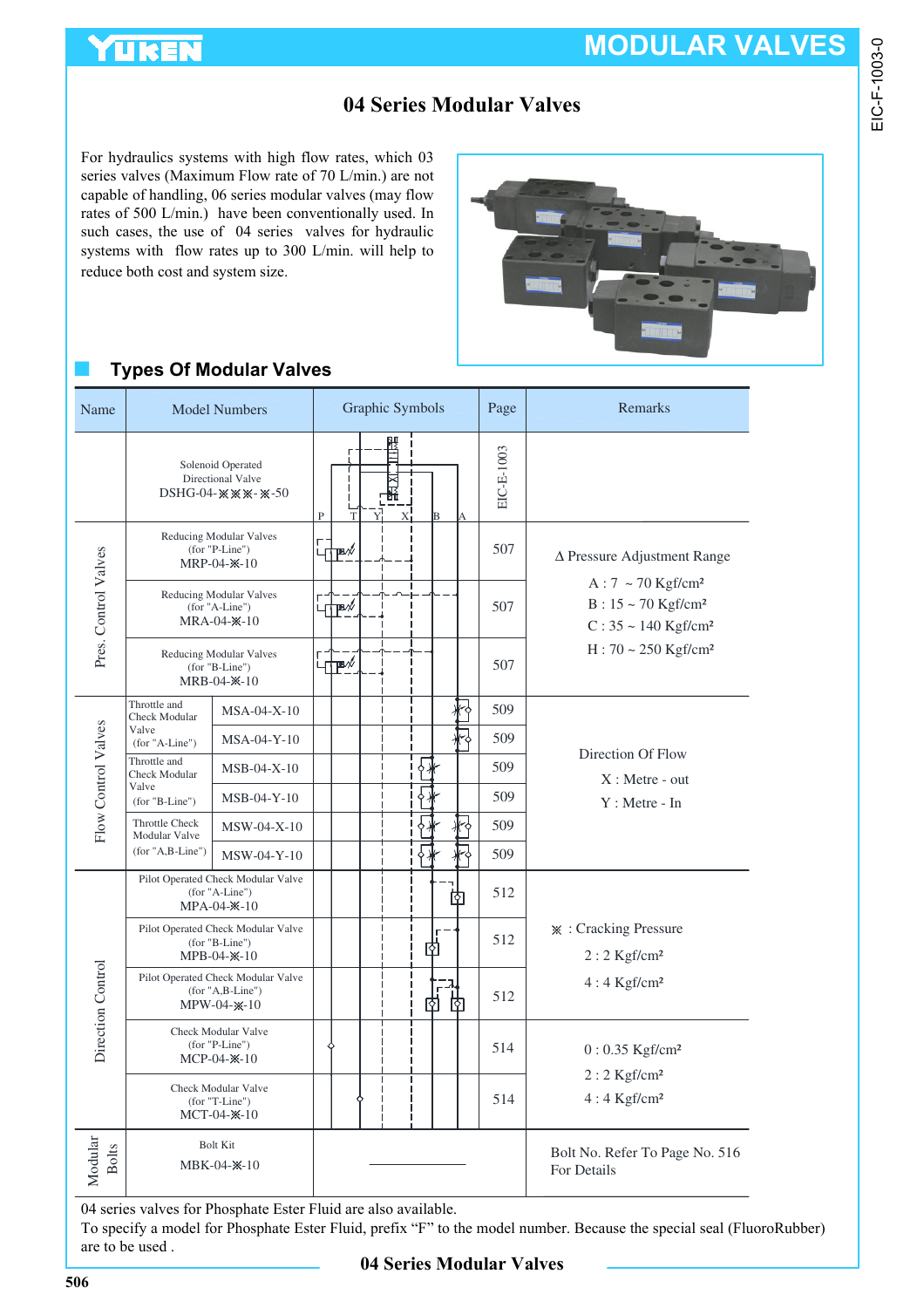# YUKEN

# **MODULAR VALVES**

# ■ **1/2 Reducing Modular Valves**

### ■ **Specifications**

| Model<br>Number             | Max. Operating Pressure<br>$Kgf/cm^2$ | Max. Flow<br>L/min. |
|-----------------------------|---------------------------------------|---------------------|
| $(F-) MR$ $×-04-A-10$       |                                       | 100                 |
| $(F-) MR$ $\&$ -04- $C$ -10 | 350                                   | 300                 |

### **Model Number Designation**

| Е.                                                                                     | <b>MRP</b>                                                                                                                                         | $-04$      | -А                                                                                        | $-10$         |
|----------------------------------------------------------------------------------------|----------------------------------------------------------------------------------------------------------------------------------------------------|------------|-------------------------------------------------------------------------------------------|---------------|
| <b>Special Seals</b>                                                                   | Series Number                                                                                                                                      | Valve Size | Pres. Adj. Range<br>Kgf/cm <sup>2</sup>                                                   | Design Number |
| F:<br>Special Seals for<br>Phosphate Ester<br>Type Fluids<br>(Omit if<br>not required) | <b>MRP:</b> Reducing Modular Valves for P-Line<br><b>MRA:</b> Reducing Modular Valves for A-Line<br><b>MRB:</b> Reducing Modular Valves for B-Line | 04         | <b>A:</b> $7 \sim 70$<br><b>B</b> : $15 \sim 70$<br>$C: 35 - 140$<br><b>H:</b> $70 - 250$ | 10            |

### Graphic Symbol







## **Typical Performance Characteristics**

Hydraulic Fluid: Viscosity 35cSt, Specific Gravity 0.850

#### **Pressure Drop**



#### $\bullet$ **Secondary Pr. Vs Max. Flow**



### **Pr. Drop At Spool Fully Open**





Differential Pressure ∆P

**04 Series Modular Valves**

### **Nominal Over ride Characteristics**



**F**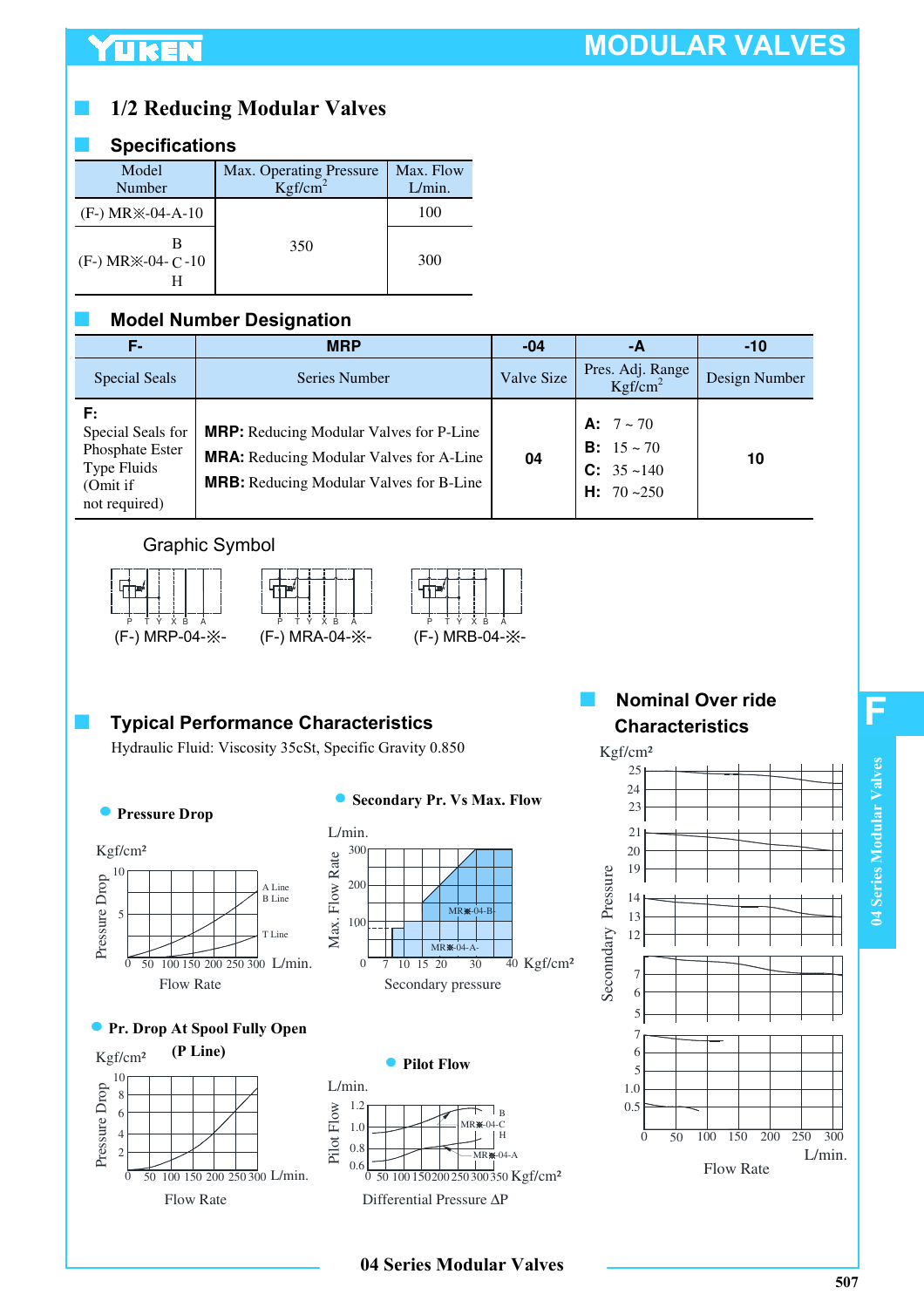# **TIKEN**

# **MODULAR VALVES**

### ■ **Instructions**

 $\bullet$ **Min. adjustment pressure** which varies with tank line back pressure may be obtained from the formula below. **Min. Adjustment pressure = Min. adjustment pressure value + Tank line Back pressure.**  Add T-Line pressure drop value of the valve to be stacked on the base plate side to tank line back pressure.

To make pressure adjustment, loosen the lock nut and turn the pressure adjustment screw clockwise or anti clockwise. For an increase of pressure, turn the screw clockwise. Be sure to re-tighten the lock nut firmly after making adjustment to the pressure.

- **MRP-04-**※**-10**
- **MRA-04-**※**-10**
- **MRB-04-**※**-10**



Mass ……. 7.4 Kg. (Approx.)

### **Spare Parts List**

#### **List of Seals**

| S1.<br>No. | Name of Parts | <b>Parts Numbers</b> | Qty. |
|------------|---------------|----------------------|------|
|            | $O-Ring$      | $SO-NB- P28$         |      |
|            | $O-Ring$      | $SO-NB- P22$         |      |
|            | $O-Ring$      | $SO-NB- P9$          |      |
|            | $O-Ring$      | $SO-NA-P9$           |      |

#### **List of Seal Kits**

| <b>Model Numbers</b> | Seal Kit Numbers |
|----------------------|------------------|
| $MRP-04$             |                  |
| $MRA-04$             | $KS-MRP-04-10$   |
| <b>MRB-04</b>        |                  |

**04 Series Modular Valves**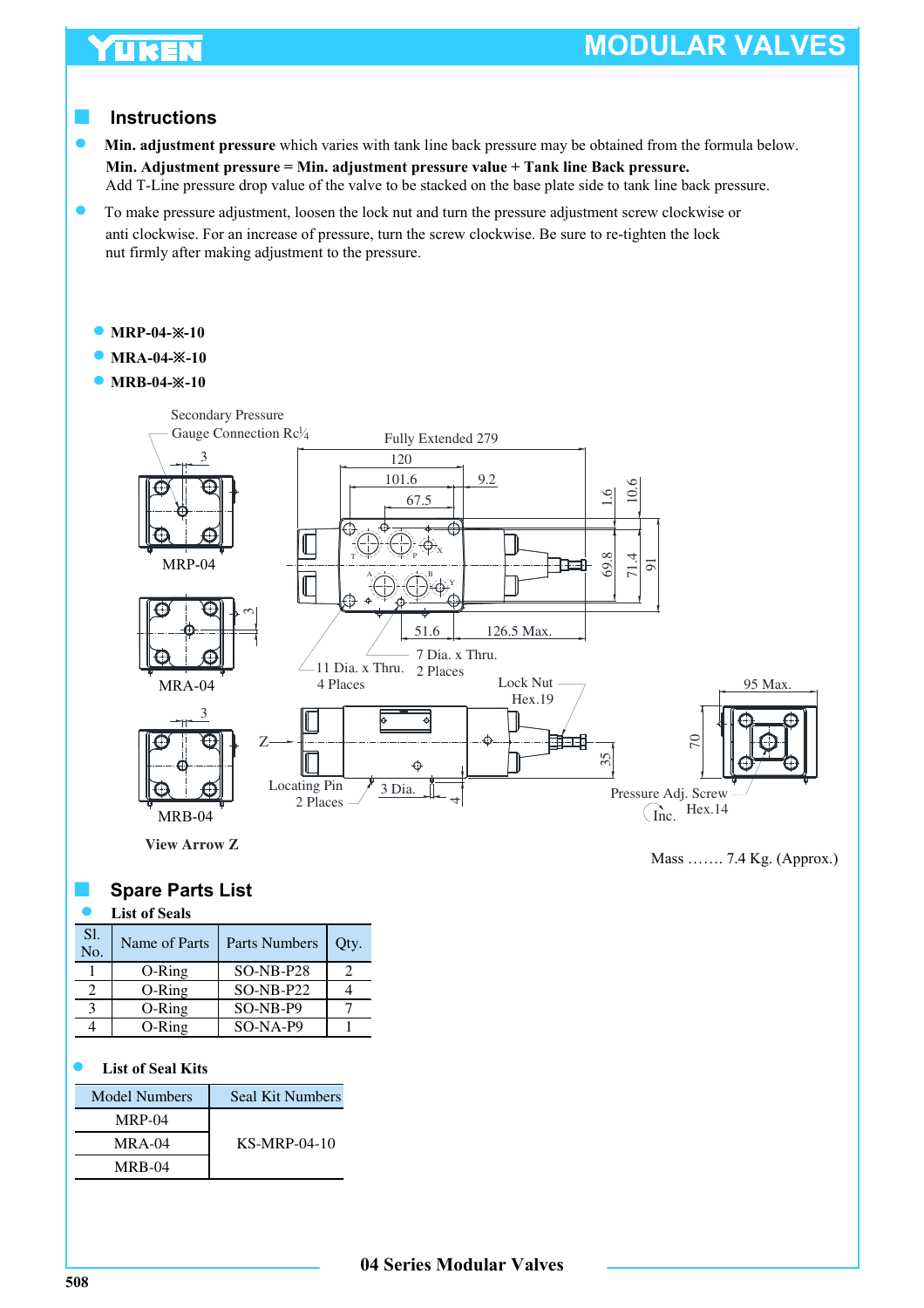### ■ **1/2 Throttle and Check Modular Valves**

### ■ **Specifications**

| Model Number                     | Max. Operating<br>Pressure<br>Kgf/cm <sup>2</sup> | Max. Flow<br>L/min. |
|----------------------------------|---------------------------------------------------|---------------------|
| $(F-)$ MSA-04- $\frac{1}{2}$ -10 | 350                                               | 300                 |
| $(F-) MSB-04-X-10$               | 350                                               | 300                 |
| $(F-)$ MSW-04- $\frac{1}{2}$ -10 | 350                                               | 300                 |

### ■ **Model Number Designation**

| F-                                                                                               | <b>MSA</b>                                                                                                                                                                         | $-04$                 | -Х                                  | $-10$            |
|--------------------------------------------------------------------------------------------------|------------------------------------------------------------------------------------------------------------------------------------------------------------------------------------|-----------------------|-------------------------------------|------------------|
| Special seals                                                                                    | Series Number                                                                                                                                                                      | Valves<br><b>Size</b> | Direction of Flow<br>("A" line)     | Design<br>Number |
| F:<br>Special Seals<br>For Phosphate<br>Ester Type<br><b>Fluids</b><br>(Omit if<br>not required) | <b>MSA:</b> Throttle and Check Modular Valves for A-Line<br><b>MSB:</b> Throttle and Check Modular Valves for B-Line<br><b>MSW:</b> Throttle and Check Modular Valves for A,B-Line | 04                    | $X:$ Meter - Out<br>$Y:$ Meter - In | 10               |

### ■ **Typical Performance Characteristics**

Hydraulic Fluid: Viscosity 35cSt, Specific Gravity 0.850





# Graphic Symbols



### **• Pressure Drop C Metered Flow Vs Screw Position**



**F**

**04 Series Modular Valves**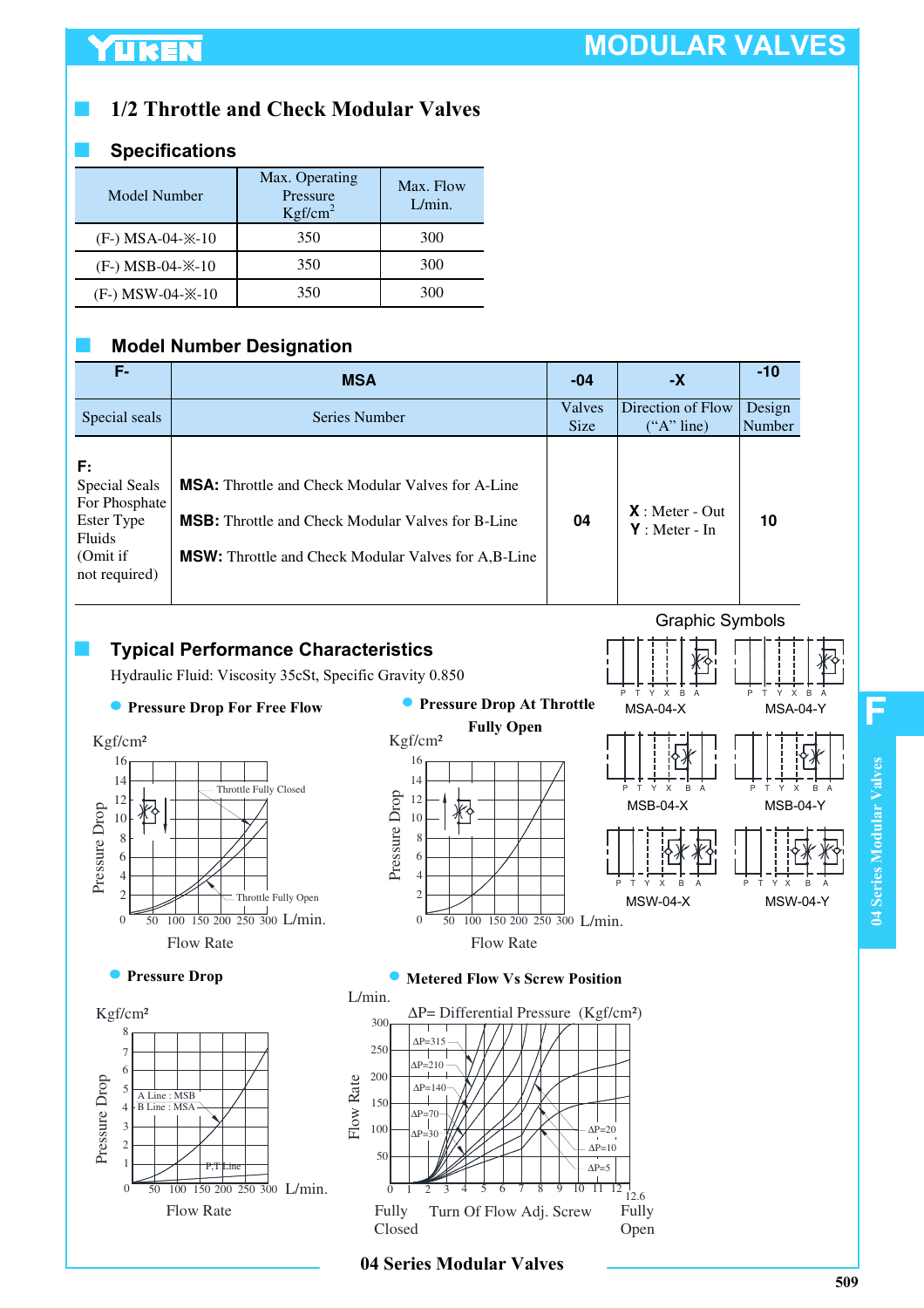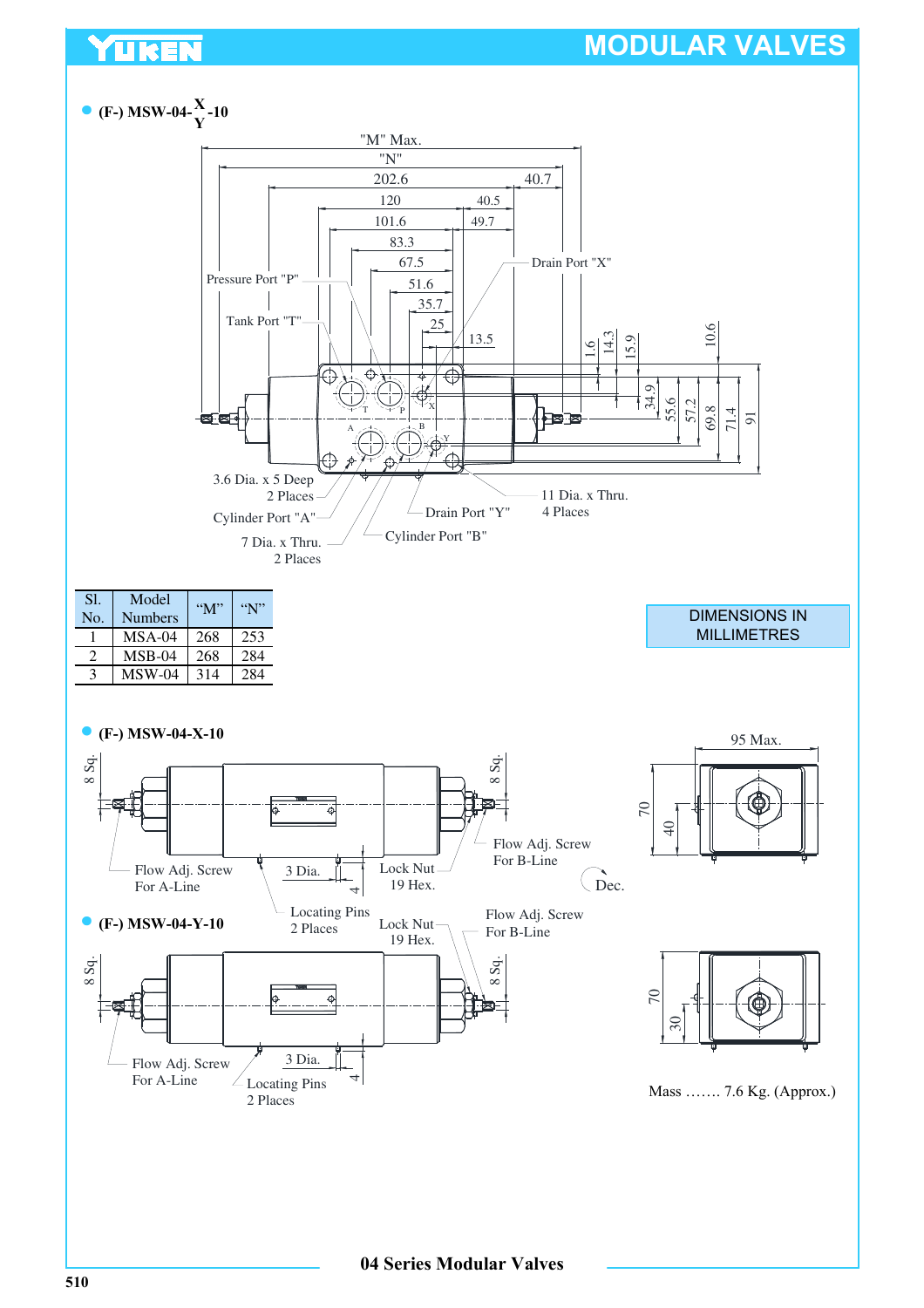

### **Spare Parts List**

**TIKEN** 

#### **List of Seals**

| S1. | Name of Parts | Parts Numbers | Jty.     |          |          |  |
|-----|---------------|---------------|----------|----------|----------|--|
| No. |               |               | $MSA-04$ | $MSB-04$ | $MSW-04$ |  |
|     | $O-Ring$      | $SO-NB- P26$  |          |          |          |  |
|     | $O-Ring$      | $SO-NB- P22$  |          |          |          |  |
|     | O-Ring        | SO-NB-P9      |          |          |          |  |
|     | O-Ring        | SO-NA-P10A    |          |          |          |  |
|     | Backup-Ring   | SO-BB-P10A    |          |          |          |  |

| <b>Model Numbers</b> | Seal Kit Numbers |
|----------------------|------------------|
| $MSA-04$             | $KS-MSA-04-10$   |
| $MSB-04$             |                  |
| $MSW-04$             | $KS$ -MSW-04-10  |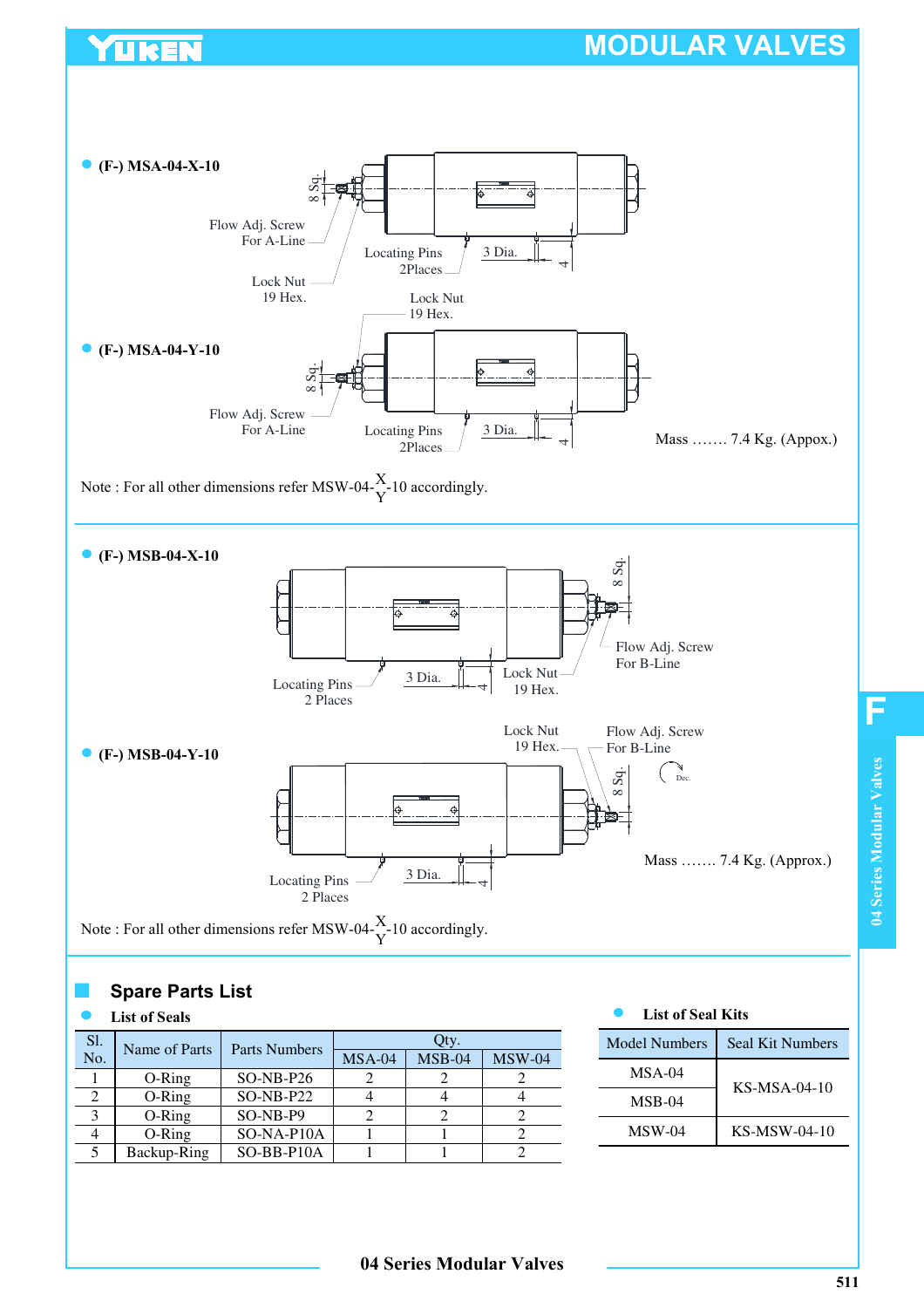# ■ **1/2 Pilot Operated Check Modular Valves**

### ■ **Specifications**

| Model              | Max. Operating Pressure | Max. Flow |
|--------------------|-------------------------|-----------|
| Number             | Kgf/cm <sup>2</sup>     | L/min.    |
| $(F-) MPX-04-X-10$ | 350                     | 300       |

### **Model Number Designation**

| Е.                                                                                     | <b>MPA</b>                                                                                             | $-04$                | $-2$                                            | 10               |
|----------------------------------------------------------------------------------------|--------------------------------------------------------------------------------------------------------|----------------------|-------------------------------------------------|------------------|
| Special seals                                                                          | Series Number                                                                                          | Valve<br><b>Size</b> | <b>Cracking Pressure</b><br>Kgf/cm <sup>2</sup> | Design<br>Number |
| F:<br>Special Seals<br>For Phosphate<br>Ester Type<br>Fluids (Omit if<br>not required) | <b>MPA:</b> A-Line<br>Pilot Operated<br><b>Check Modular</b><br>MPB: B-Line<br>Valves<br>MPW: A.B-Line | 04                   | 2:2<br>4:4                                      | 10               |

### ■ **Typical Performance Characteristics**

Hydraulic Fluid: Viscosity 35cSt, Specific Gravity 0.850



#### **Pressure Drop for Free Flow Pressure Drop For Reversed Controlled Flow**





### **Minimum pilot pressure**



Graphic Symbols



MPW-04

25  $MP$ 20 Pressure Drop 15 交 10 5  $MP$  $# -04-2$ 0 50 100 150 200 250 300 L/min. Flow Rate



Kgf/cm²

Kgf/cm²

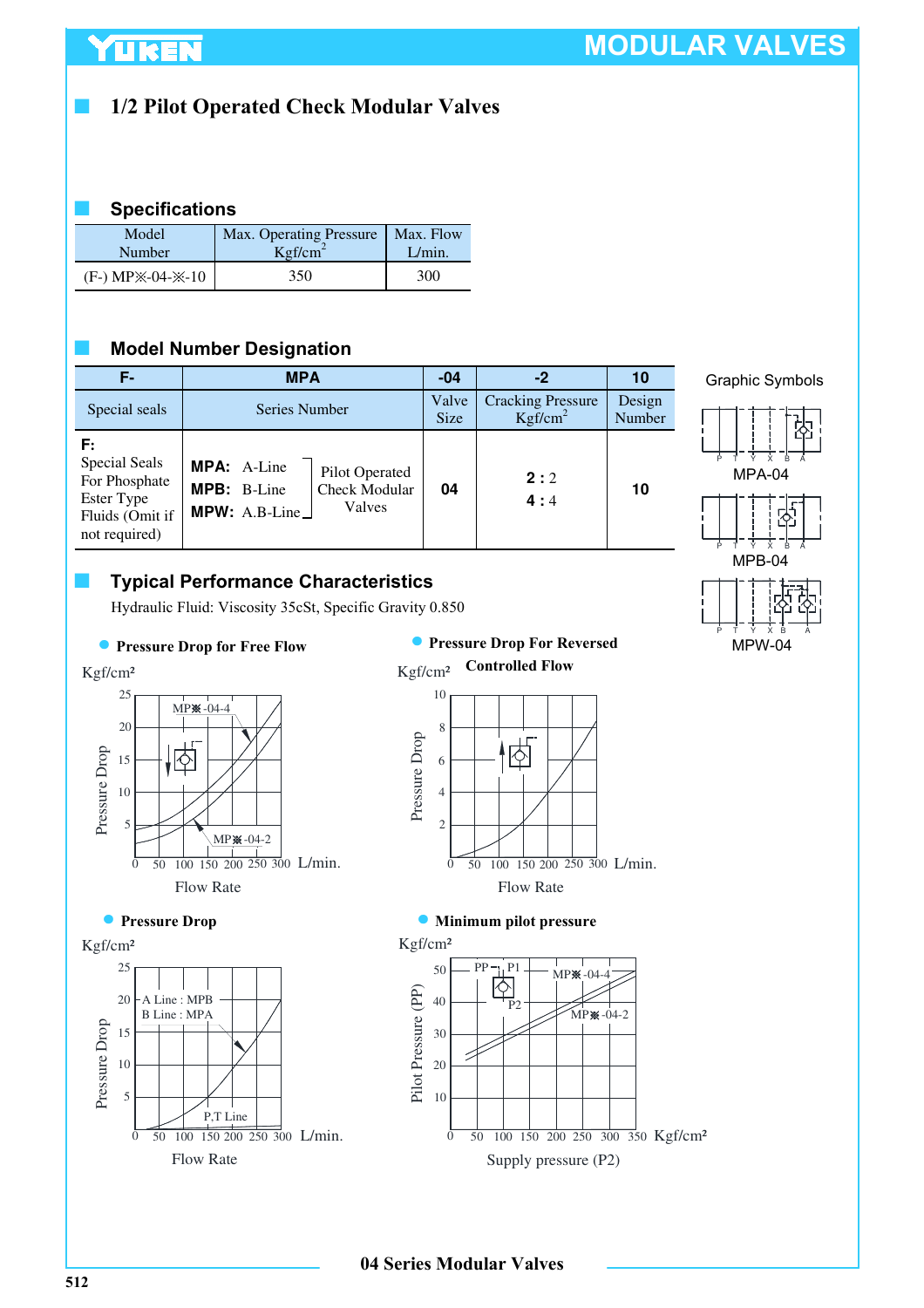

### **Spare Parts List**

#### **List of Seals**

YUKEN

| S1.<br>No. | Name of Parts | Parts Numbers | Oty. |
|------------|---------------|---------------|------|
|            | $O-Rine$      | $SO-NB- P26$  |      |
|            | $O-Ring$      | $SO-NB- P22$  |      |
|            | $O-Ring$      | $SO-NR-P9$    |      |

#### **List of Seal Kits**

| <b>Model Numbers</b> | Seal Kit Numbers |  |
|----------------------|------------------|--|
| $MPA-04$             |                  |  |
| $MPB-04$             | $KS-MPA-04-10$   |  |
| $MPW-04$             |                  |  |

**F**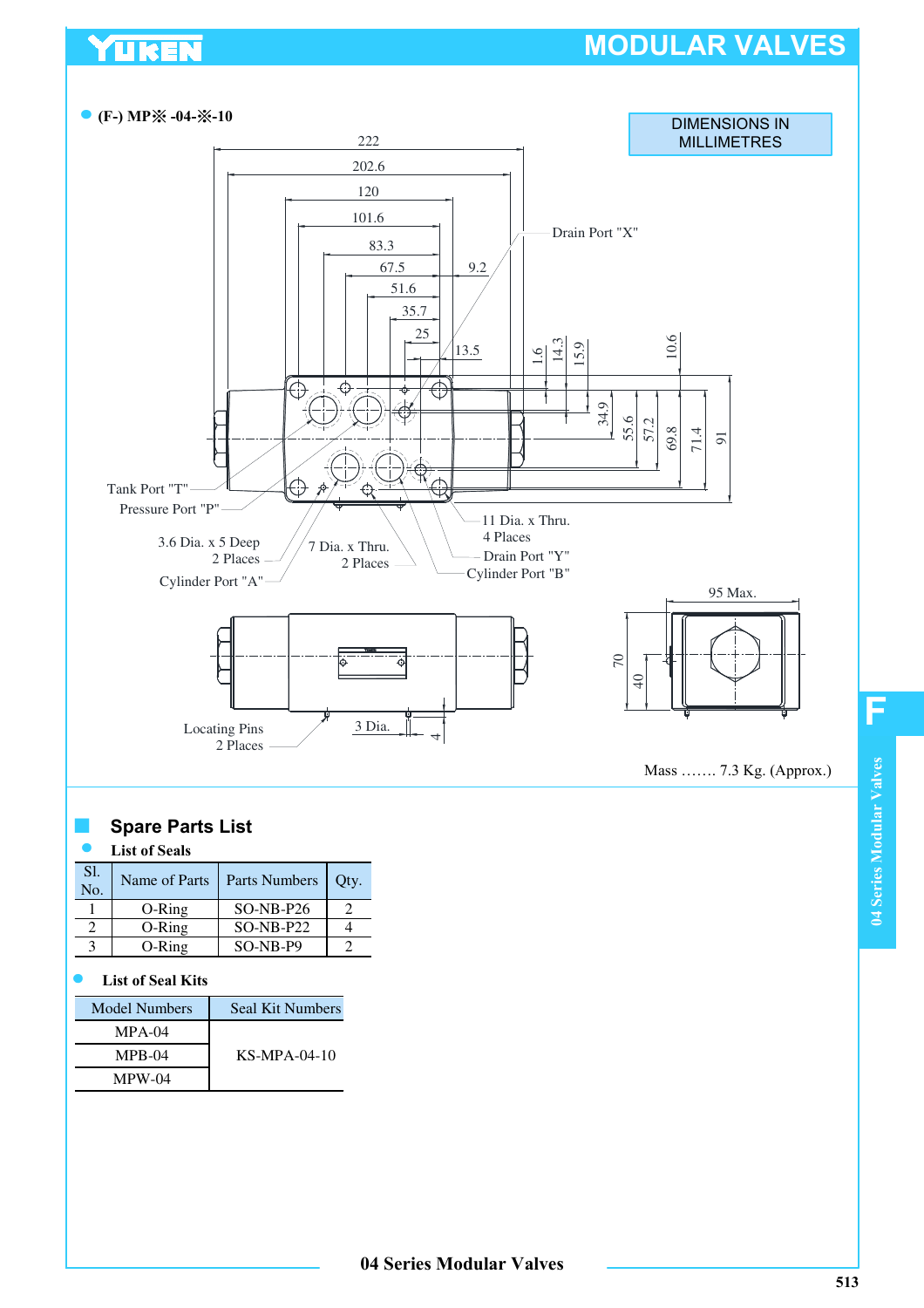### ■ **1/2 Check Modular Valves**

### ■ **Specifications**

| Model<br>Number                             | Max. Operating Pressure<br>Kgf/cm <sup>2</sup> | Max. Flow<br>L/min. |  |
|---------------------------------------------|------------------------------------------------|---------------------|--|
| (F-) MCP <sup>*</sup> -04- <sup>*</sup> -10 | 350                                            |                     |  |
| (F-) MCT * -04- * -10                       |                                                | 300                 |  |

### **Model Number Designation**

| F- .                                                                                      | <b>MCP</b>                                                                                 | $-04$                | -0                                              | $-10$            |
|-------------------------------------------------------------------------------------------|--------------------------------------------------------------------------------------------|----------------------|-------------------------------------------------|------------------|
| <b>Special Seals</b>                                                                      | Series Number                                                                              | Valve<br><b>Size</b> | <b>Cracking Pressure</b><br>Kgf/cm <sup>2</sup> | Design<br>Number |
| F:<br>Special Seals<br>For Phosphate<br>Ester Type<br>Fluids<br>(Omit if<br>not required) | <b>MCP:</b> Check Modular Valves for P-Line<br><b>MCT:</b> Check Modular Valves for T-Line | 04                   | 0: 0.35<br>2:2<br>4:4                           | 10               |

### **Typical Performance Characteristics**

Hydraulic Fluid: Viscosity 35cSt, Specific Gravity 0.850

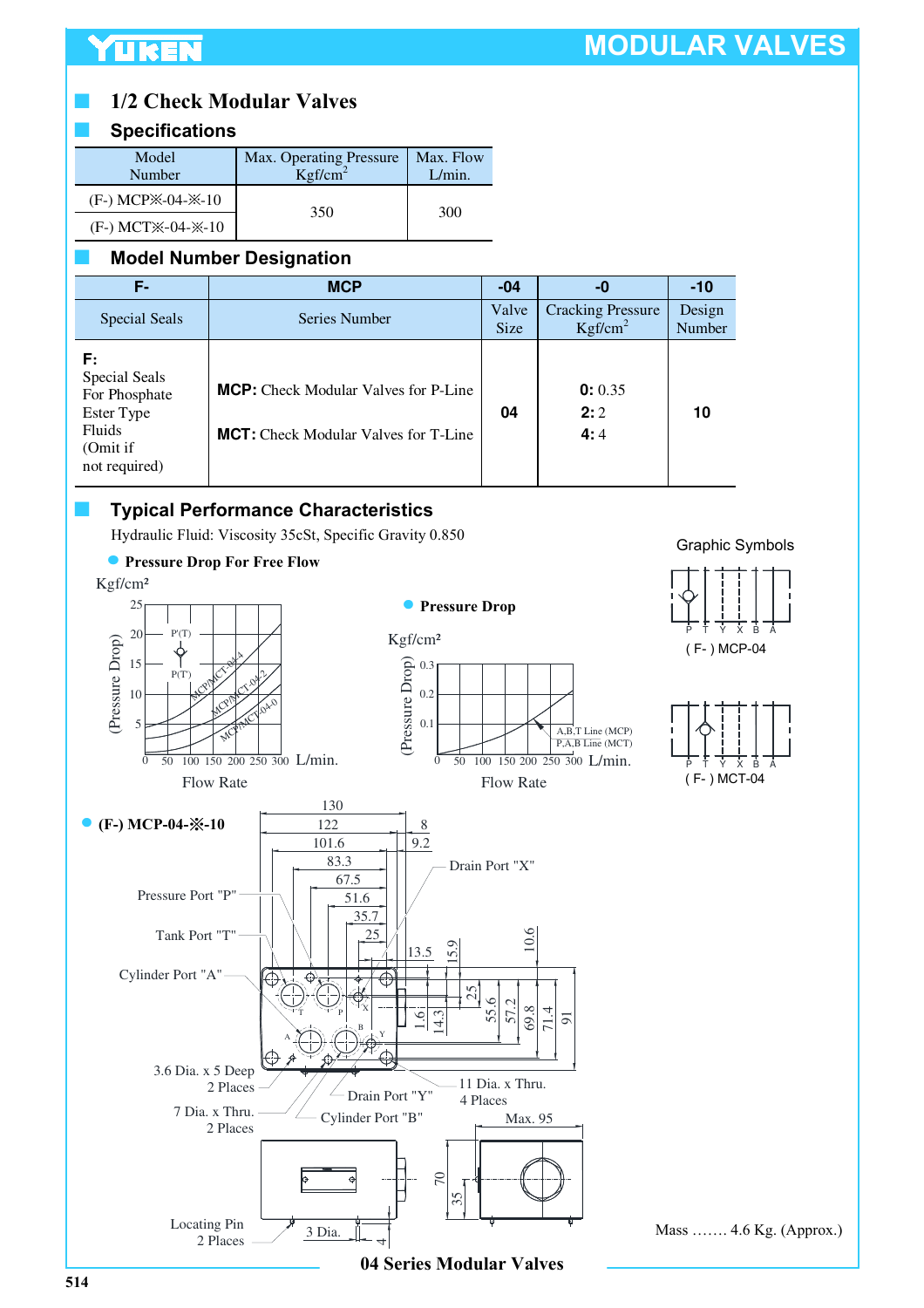

### **Spare Parts List**

UKEN

#### **List of Seals**

| Sl.<br>No.                  | Name of Parts | Parts Numbers | Qty. |
|-----------------------------|---------------|---------------|------|
|                             | O-Ring        | $SO-NB- P22$  |      |
| $\mathcal{D}_{\mathcal{A}}$ | $O-Ring$      | $SO-NB- P21$  |      |
| 3                           | $O-Ring$      | $SO-NB- P9$   |      |

### ■ **Base Plates and Sub-Plates**

When mounting the modular valves, use base plates and subplates specified below. If these base plates and the sub-plates are not used, ensure that the mounting surface has a good machined finish.

| <b>Modular Valve</b> | Sub-Plates                    |        |  |
|----------------------|-------------------------------|--------|--|
| <b>Series</b>        | Model Number                  | Page   |  |
| 04 Series            | DHGM-04- $\times$ -2080       | $\ast$ |  |
| 04 Series            | DHGM-04X- $\frac{1}{2}$ -2080 |        |  |

\* For the details of sub plates see the solenoid operated direction control valve catalogue No. EIC-E-1003, Page No. 372.

### **List of Seal Kits**

| Model Numbers | Seal Kit Numbers |  |
|---------------|------------------|--|
| $MCP-04$      | $KS-MCP-04-10$   |  |
| MCT-04        |                  |  |